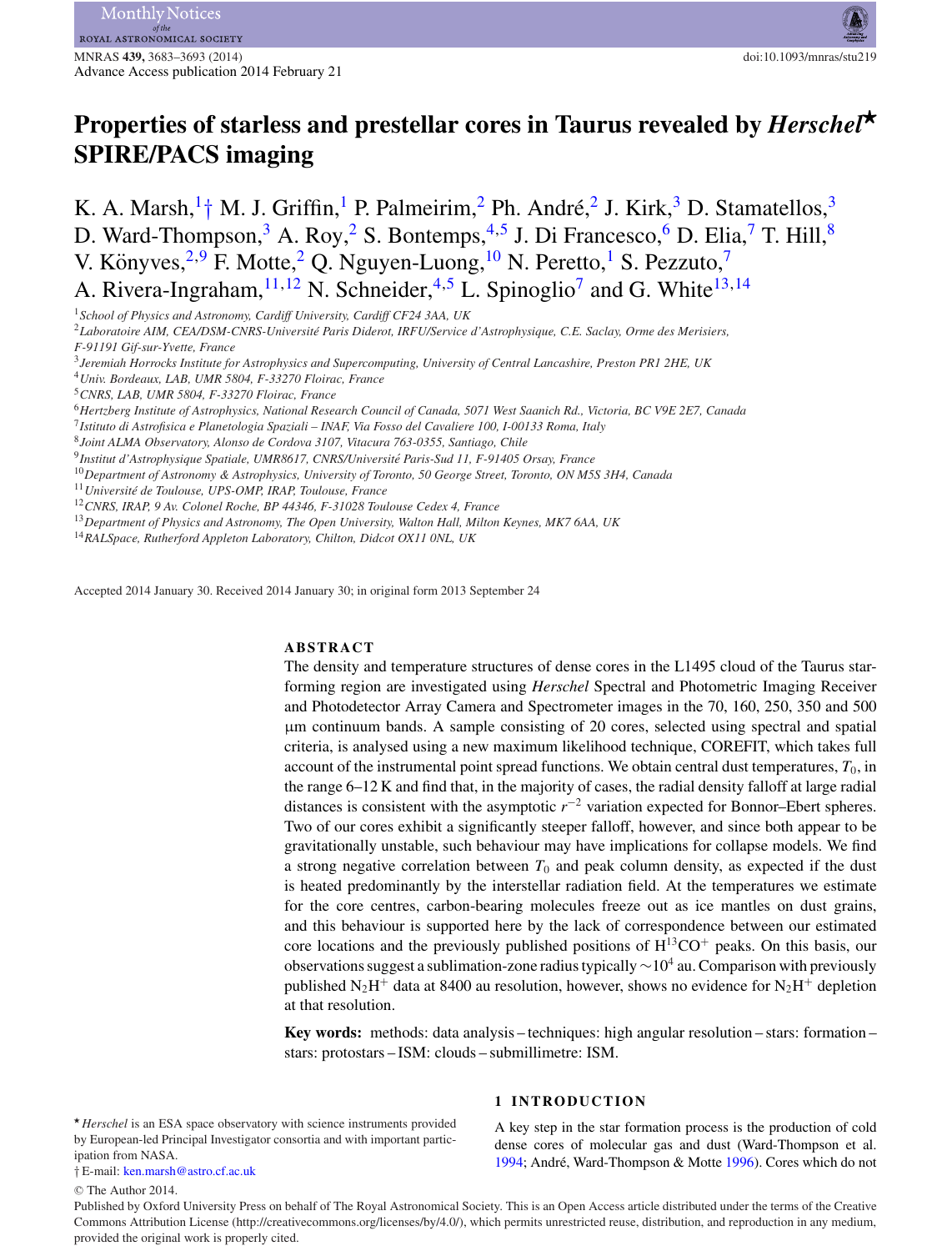contain a stellar object are referred to as *starless*; an important subset of these consists of *prestellar* cores, i.e. those cores which are gravitationally bound and therefore present the initial conditions for protostellar collapse.

Observations of cold cores are best made in the submillimetre regime in which they produce their peak emission, and observations made with ground-based telescopes have previously helped to establish important links between the stellar initial mass function and the core mass function (CMF; Motte, André & Neri [1998\)](#page-10-2). With the advent of *Herschel* (Pilbratt et al. [2010\)](#page-10-3), however, these cores can now be probed with high-sensitivity multiband imaging in the far-infrared and submillimetre, and hence the CMF can be probed to lower masses than before. One of the major goals of the *Herschel* Gould Belt Survey (HGBS; André et al. [2010\)](#page-10-4) is to characterize the CMF over the densest portions of the Gould Belt. This survey covers 15 nearby molecular clouds which span a wide range of star formation environments; preliminary results for Aquila have been reported by Könyves et al. ([2010\)](#page-10-5). Another *Herschel* key programme, HOBYS ('*Herschel* imaging survey of OB Young Stellar objects') (Motte et al. [2010\)](#page-10-6) is aimed at more massive dense cores and the initial conditions for high-mass star formation, and preliminary results have been presented by Giannini et al. [\(2012\)](#page-10-7).

The Taurus Molecular Cloud is a nearby region of predominantly non-clustered low-mass star formation, at an estimated distance of 140 pc (Elias [1978\)](#page-10-8), in which the stellar density is relatively low and objects can be studied in relative isolation. Its detailed morphology at *Herschel* wavelengths is discussed by Kirk et al. [\(2013\)](#page-10-9). The region is dominated by two long ( $\sim$ 3°), roughly parallel filamentary structures, the larger of which is the northern structure. Early results from *Herschel* regarding the filamentary properties have been reported by Palmeirim et al. [\(2013\)](#page-10-10).

In this paper, we focus on the starless core population of the field with particular interest in core structure and star-forming potential. Our analysis is based on observations of the western portion of the northern filamentary structure, designated as N3 in Kirk et al. [\(2013\)](#page-10-9), which includes the Lynds cloud L1495 and contains Barnard clouds B211 and B213 as prominent subsections of the filament. Our analysis involves a sample of 20 cores which we believe to be representative of relatively isolated cores in this region. The principal aims of the study are as follows:

(i) accurate mass estimation based on models which take account of radial temperature variations and which use spatial and spectral data;

(ii) a comparison of these results with those from simpler techniques commonly used for estimating the CMF in order to provide a calibration benchmark for such techniques;

(iii) investigation of processes such as heating of the dust by the interstellar radiation field (ISRF) and the effect of temperature gradients on core stability;

(iv) examination of the results in the context of other observations of the same cores where possible, particularly with regard to gaining insight into the relationship between the dust and gas.

The estimation of the core density and temperature structures is achieved using our newly developed technique, COREFIT, complementary in some ways to the recently used Abel transform method (Roy et al. [2013\)](#page-10-11). Before discussing COREFIT and its results in detail, we first describe our observations and core selection criteria.

## 2 OBSERVATIONS

The observational data for this study consist of a set of images of the L1495 cloud in the Taurus star-forming region, made on 2010 Febru-

ary 12 and 2010 August 7–8, during the course of the HGBS. The data were taken using Photodetector Array Camera and Spectrometer (PACS; Poglitsch et al. [2010\)](#page-10-12) at 70 and 160 μm and Spectral and Photometric Imaging Receiver (SPIRE; Griffin et al. [2010\)](#page-10-13) at 250, 350 and 500  $\mu$ m in fast scanning (60 arcsec s<sup>-1</sup>) parallel mode. The *Herschel* Observation IDs were 1342202254, 1342190616 and 1342202090. An additional PACS observation (ID 1342242047) was taken on 2012 March 20 to fill a data gap. Calibrated scan-map images were produced in the HIPE Version 8.1 pipeline (Ott [2010\)](#page-10-14) using the Scanamorphos (Roussel [2013\)](#page-10-15) and 'naive' map-making procedures for PACS and SPIRE, respectively. A detailed description of the observational and data reduction procedures is given in Kirk et al. [\(2013\)](#page-10-9).

## **3 CANDIDATE CORE SELECTION**

The first step in our core selection procedure consists of source extraction via the *getsources* algorithm<sup>1</sup> (Men'shchikov et al. [2012\)](#page-10-16) which uses the images at all available wavelengths simultaneously. These consist of the images at all five *Herschel* bands plus a column density map which is used as if it were a sixth band, the purpose being to give extra weight to regions of high column density in the detection process. The column density map itself is obtained from the same set of SPIRE/PACS images, using the procedure described by Palmeirim et al. [\(2013\)](#page-10-10) which provides a spatial resolution corresponding to that of the 250 μm observations.

The detection list is first filtered to remove unreliable sources. This is based on the value of the 'global goodness' parameter (Men'shchikov et al. [2012\)](#page-10-16) which is a combination of various quality metrics. It incorporates the quadrature sums of both the 'detection significance' and signal-to-noise ratio (S/N) over the set of wavebands, as well as some contrast-based information. The 'detection significance' is defined with respect to a spatially bandpass-filtered image, the characteristic spatial scale of which matches that of the source itself. At a given band, the detection significance is then equal to the ratio of peak source intensity to the standard deviation of background noise in this image. The S/N is defined in a similar way, except that it is based on the observed, rather than filtered, image.

For present purposes, we require a 'global goodness' value greater than or equal to 1. A source satisfying this criterion may be regarded as having an overall confidence level  $\geq 7\sigma$  and can therefore be treated as a robust detection. Classification as a core for the purpose of this study then involves the following additional criteria:

(i) detection significance (as defined above) greater than or equal to 5.0 in the column density map;

(ii) detection significance greater than or equal to 5.0 in at least *two* wavebands between 160 and 500 μm;

(iii) detection significance *less than* 5.0 for the 70 μm band and no visible signature on the 70 μm image, in order to exclude protostellar cores, i.e. those cores which contain a protostellar object;

(iv) ellipticity less than 2.0, as measured by *getsources*;

(v) source not spatially coincident with a known galaxy, based on comparison with the NASA Extragalactic Database.

This procedure resulted in a total of 496 cores over the observed  $2.2 \times 2.2$  region. The total mass, 88 M<sub>O</sub>, of the detected cores represents approximately 4 per cent of the mass of the L1495 cloud, estimated to be 1500–2700 M<sub> $\odot$ </sub> (Kramer & Winnewisser [1991\)](#page-10-17). From this set, 20 cores were selected for detailed study. The main

<sup>1</sup> Version 1.130401 was used for the analysis described here.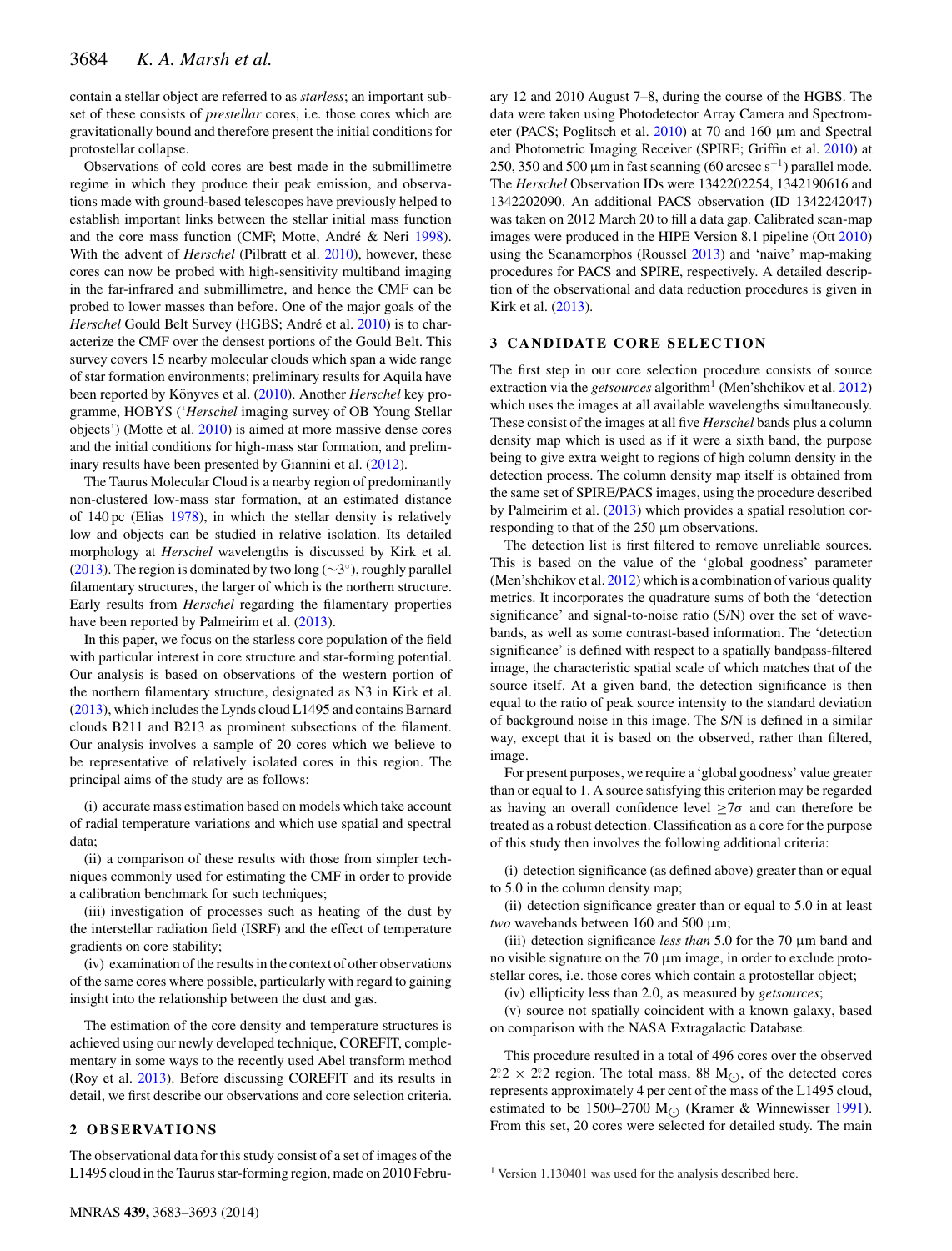<span id="page-2-0"></span>

Figure 1. SPIRE 250 µm image of the L1495 region. The green circles represent the locations of the 20 cores selected for modelling. The other symbols represent previously published core locations at other wavelengths; red squares:  $H^{13}CO^{+}$  (Onishi et al. [2002\)](#page-10-18); blue triangles:  $N_2H^{+}$  (Hacar et al. [2013\)](#page-10-19); yellow cross:  $850 \mu m$  (Sadavoy et al. [2010\)](#page-10-20). The image is shown on a truncated intensity scale in order to emphasize a faint structure; the display saturates at 200 MJy sr−<sup>1</sup> which corresponds to 100 per cent on the grey-scale.

goal of the final selection process was to obtain a list of relatively unconfused cores, uniformly sampled in mass according to preliminary estimates obtained via spectral energy distribution (SED) fitting as outlined in the next section. Cores which were multiply peaked or confused, based on visual examination of the 250–500 μm images, were excluded. The mass range  $0.02-2.0$  M $_{\odot}$  was then divided into seven bins, each of which spanned a factor of 2 in mass, and a small number of objects (nominally three) selected from each bin. The selection was made on a random basis except for a preference for objects for which previously published data were available, thus facilitating comparison of deduced parameters. Fig. [1](#page-2-0) shows the locations of the 20 selected cores on a SPIRE 250 μm image of the field.

## **4 SED FITTING**

Preliminary values of core masses and dust temperatures are estimated by fitting a grey-body spectrum to the observed SED constructed from the set of five wavelength *getsources* fluxes. For this computation, sources are assumed to be isothermal and have a wavelength variation of opacity of the form (Hildebrand [1983;](#page-10-21) Roy et al. [2013\)](#page-10-11)

$$
\kappa(\lambda) = 0.1 (300/\lambda_{\text{[µm]}})^2 \qquad \text{cm}^2 \text{ g}^{-1}. \tag{1}
$$

Although obtained observationally, the numerical value of the coefficient in this relation is consistent with a gas-to-dust ratio of 100.

## **5 CORE PROFILING**

To obtain better estimates of core mass and other properties, a more detailed model fit is required. For this purpose, we have developed a new procedure, COREFIT, which involves maximum likelihood estimation using both spatial and spectral information.

The fitting process involves calculating a series of forward models, i.e. sets of model images based on assumed parameter values, which are then compared with the data. The models are based on spherical geometry, in which the radial variations of volume density and temperature are represented by parametrized functional forms. For a given set of parameters, a model image is generated at each of the five wavelengths by calculating the emergent intensity distribution on the plane of the sky and convolving it with the instrumental point spread function  $(PSF)^2$  at the particular wavelength. The parameters are then adjusted to obtain an inverse-variance weighted least-squares fit to the observed images.

In this procedure, the wavelength variation of opacity is assumed to be given by equation (1), and the radial variations of volume density and dust temperature are assumed to be described by Plummer-like (Plummer [1911\)](#page-10-22) and quadratic forms, respectively. Specifically, we use

$$
n(r) = n_0/[1 + (r/r_0)^{\alpha}]
$$
 (2)

$$
T(r) = T_0 + (T_1 - T_0 - T_2)r/r_{\text{out}} + T_2(r/r_{\text{out}})^2,
$$
\n(3)

where  $n(r)$  represents the number density of  $H_2$  molecules at radial distance  $r$ ,  $r_0$  represents the radius of an inner plateau and  $r_{\text{out}}$  is the outer radius of the core, outside of which the core density is assumed to be zero. Also,  $T_0$  is the central core temperature,  $T_1$ is the temperature at the outer radius and  $T_2$  is a coefficient which determines the curvature of the radial temperature profile. In relating  $n(r)$  to the corresponding profile of mass density, we assume a mean molecular weight of 2.8 (Roy et al. [2013\)](#page-10-11).

The set of unknowns then consists of  $n_0$ ,  $r_0$ ,  $r_{\text{out}}$ ,  $\alpha$ ,  $T_0$ ,  $T_1$ ,  $T_2$ , *x*, *y*, where the latter two variables represent the angular coordinates of the core centre. Representing this set by a nine-component parameter vector, *p*, we can write the measurement model as

$$
\zeta_{\lambda} = f_{\lambda}(p) + b_{\lambda} + \nu_{\lambda}, \tag{4}
$$

where  $\zeta_{\lambda}$  is a vector representing the set of pixels of the observed image at wavelength  $\lambda$ ,  $f_{\lambda}(p)$  represents the model core image for parameter set  $p$  and  $v_{\lambda}$  is the measurement noise vector, assumed to be an uncorrelated zero-mean Gaussian random process. Also,  $b_{\lambda}$  represents the local background level, estimated using the histogram of pixel values in an annulus<sup>3</sup> surrounding the source. This measurement model assumes implicitly that the core is optically thin at all wavelengths of observation.

In principle, the solution procedure is then to minimize the chi-squared function[,](#page-3-0)  $\phi(p)$ , given by

$$
\phi(\mathbf{p}) = \sum_{\lambda,i} [(\zeta_{\lambda})_i - b_{\lambda} - (f_{\lambda}(\mathbf{p}))_i]^2 / \sigma_{\lambda}^2,
$$
\n(5)

where subscript *i* refers to the *i*th pixel of the image at the given wavelength and  $\sigma_{\lambda}$  represents the standard deviation of the measurement errors, evaluated from the sky background fluctuations in the background annulus.

In practice, two difficulties arise.

<sup>2</sup> For the PACS images, we use azimuthally averaged versions of the PSFs estimated from observations of Vesta (Lutz [2012\)](#page-10-23); for SPIRE we use rotationally symmetric PSFs based on the measured radial profiles presented by Griffin et al. [\(2013\)](#page-10-24).

<sup>3</sup> The inner radius of this annulus is taken as the size of the source 'footprint' which is estimated by *getsources* and includes all of the source emission on the observed images; the outer radius is set 10 per cent larger.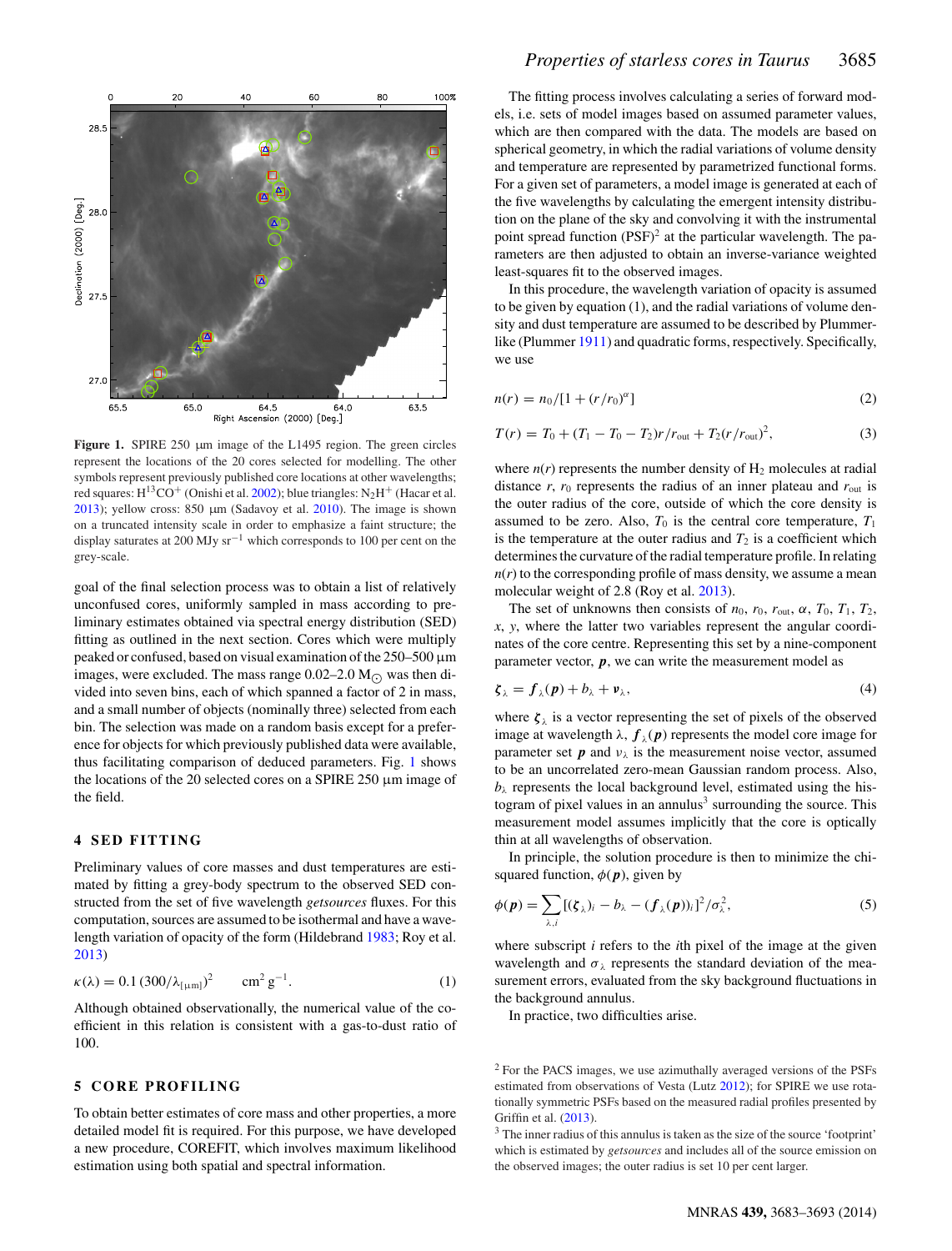|       | $T_0$ (K)        |          |      | Mass $(M_{\odot})$ |               |           | Peak H <sub>2</sub> col. dens. $(10^{22} \text{ cm}^{-2})$ |      |      |  |
|-------|------------------|----------|------|--------------------|---------------|-----------|------------------------------------------------------------|------|------|--|
| Model | Std <sup>a</sup> | $Alt.^b$ | True | Std.               |               | Alt. True | Std.                                                       | Alt. | True |  |
|       | 10.1             | 8.6      | 10.0 | 0.61               | $0.39$ $0.59$ |           | 0.59                                                       | 0.45 | 1.04 |  |
| 2     | 6.8              | 6.5      | 6.5  | 22.7               | 9.48 18.4     |           | 23.9                                                       | 5.65 | 16.1 |  |
| 3     | 7.8              | 6.5      | 6.7  | 3.30               | 1.46 3.11     |           | 7.95                                                       | 4.91 | 13.4 |  |

<span id="page-3-0"></span>**Table 1.** Results of testing with synthetic data.

*<sup>a</sup>*Standard version of COREFIT.

*<sup>b</sup>*Alternate version (COREFIT-PH).

(i) An unconstrained minimization of  $\phi(p)$  is numerically unstable due to the fact that for a given total number of molecules,  $n_0$  in equation (2) becomes infinite as  $r_0 \rightarrow 0$ . It results in neardegeneracy such that the data do not serve to distinguish between a large range of possible values of the central density. To overcome this, we have modified the procedure to incorporate the constraint  $r_0 \ge r_{\text{min}}$ , where  $r_{\text{min}}$  is equal to one quarter of the nominal angular resolution, which we take to be the beamwidth at  $250 \mu m$ . The estimate of central density then becomes a 'beam-averaged' value over a resolution element of area  $\pi r_{\min}^2$ . For a distance of 140 pc, *r*min corresponds to about 600 au.

(ii) Most cores show some degree of asymmetry. This can degrade the quality of the global fit to a spherically symmetric model, causing the centre of symmetry to miss the physical centre of the core. Some negative consequences include an underestimate of the central density and an overestimate of the central temperature. To alleviate this, we estimate the  $(x, y)$  location of the core centre ahead of time using the peak of a column density map, constructed at the spatial resolution of the 250 μm image. The maximum likelihood estimation is then carried out using a seven-component parameter vector which no longer involves the positional variables.

Having performed the position estimation and constrained chisquared minimization, the core mass is then obtained by integrating the density profile given by equation (2), evaluated using the estimated values of  $n_0$ ,  $r_0$  and  $\alpha$ .

Evaluation of the uncertainties in parameter estimates is complicated by the non-linear nature of the problem which leads to a multiple-valley nature of  $\phi(p)$ . The usual procedure, in which the uncertainty is evaluated by inverting a matrix of second derivatives of  $\phi(p)$  (Whalen [1971\)](#page-10-25), then only provides values which correspond to the width of the global maximum and ignores the existence of neighbouring peaks which may represent significant probabilities. We therefore evaluate the uncertainties using a Monte Carlo technique in which we repeat the estimation procedure after adding a series of samples of random noise to the observational data and examine the effect on the estimated parameters.

We have also implemented an alternate version of COREFIT, referred to as 'COREFIT-PH', in which the dust temperature profile is based on a radiative transfer model, PHAETHON (Stamatellos  $\&$ Whitworth [2003\)](#page-10-26), rather than estimating it from the observations. In this model, the radial density profile has the same form as for the standard COREFIT (equation 2) but with the index,  $\alpha$ , fixed at 2. The temperature profile is assumed to be determined entirely by the heating of dust by the external ISRF; the latter is modelled locally as a scaled version of the standard ISRF (Stamatellos, Whitworth & Ward-Thompson [2007\)](#page-10-27) using a scaling factor,  $\chi_{ISRF}$ , which represents an additional variable in the maximum likelihood solution.

We now compare the results obtained using the two approaches, both for synthetic and real data.

### **5.1 Tests with synthetic data**

We have tested both COREFIT and COREFIT-PH against synthetic data generated using an alternate forward model for dust radiative transfer, namely MODUST (Bouwman et al., in preparation). Using the latter code, images at the five wavelengths were generated for a set of model cores and convolved with Gaussian simulated PSFs with full width at half-maxima corresponding to the *Herschel* beamsizes. The models involved central number densities of  $10<sup>5</sup>$ ,  $10<sup>6</sup>$  and  $3 \times 10^6$  cm<sup>-3</sup> with corresponding  $r_0$  values of 2500, 4000 and 1000 au, respectively, and  $r_{\text{out}}$  values of  $1.3 \times 10^4$ ,  $1.7 \times 10^4$  and  $1.2 \times 10^4$  au, respectively. The corresponding core masses were 0.59, 18.37 and 3.11  $M_{\odot}$ , respectively. The synthesized images and corresponding Gaussian PSFs were then used as input data to the inversion algorithms. The results are presented in Table [1.](#page-3-0)

It is apparent that COREFIT gave masses and central temperatures in good agreement with the true model. While COREFIT-PH reproduced the central temperatures equally well, it underestimated the masses of these simulated cores by factors of 0.7, 0.5 and 0.5, respectively. The reason for these differences is that even though the two radiative transfer codes (PHAETHON and MODUST) yield central temperatures in good agreement with each other for a given set of model parameters, they produce divergent results for the dust temperatures in the outer parts of the cores, due largely to differences in dust model opacities. Since the outer parts comprise a greater fraction of the mass than does the central plateau region, this can lead to substantially different mass estimates given the same data. This problem does not occur for COREFIT since the latter obtains the temperature largely from the spectral variation of the data rather than from a physical model involving additional assumptions. These calculations thus serve to illustrate the advantages of simultaneous estimation of the radial profiles of dust temperature and density.

#### **5.2 Results obtained with observational data**

Table [2](#page-4-0) shows the complete set of COREFIT parameter estimates for each of the Taurus cores. Also included are the assumed values of the inner radius of the annulus used for background estimation, equal to the *getsources* footprint size. Table [3](#page-4-1) shows a comparison of the mass and temperature estimates amongst the different techniques, which include COREFIT and COREFIT-PH as well as the SED fitting discussed in Section 3. To facilitate comparison between the COREFIT temperatures and the mean core temperatures estimated from the spatially integrated fluxes used in the SED fits, we include the spatially averaged COREFIT temperature,  $\bar{T}$ , defined as the density-weighted mean value of  $T(r)$  for  $r \le r_{\text{out}}$ . The COREFIT-PH results include the values of the ISRF scaling factor,  $\chi_{ISRF}$ , the median value of which is 0.33. The fact that this is noticeably less than unity can probably be attributed to the fact that these cores are all embedded in filaments and hence the local ISRF is attenuated by overlying filamentary material. As an example of the fitting results,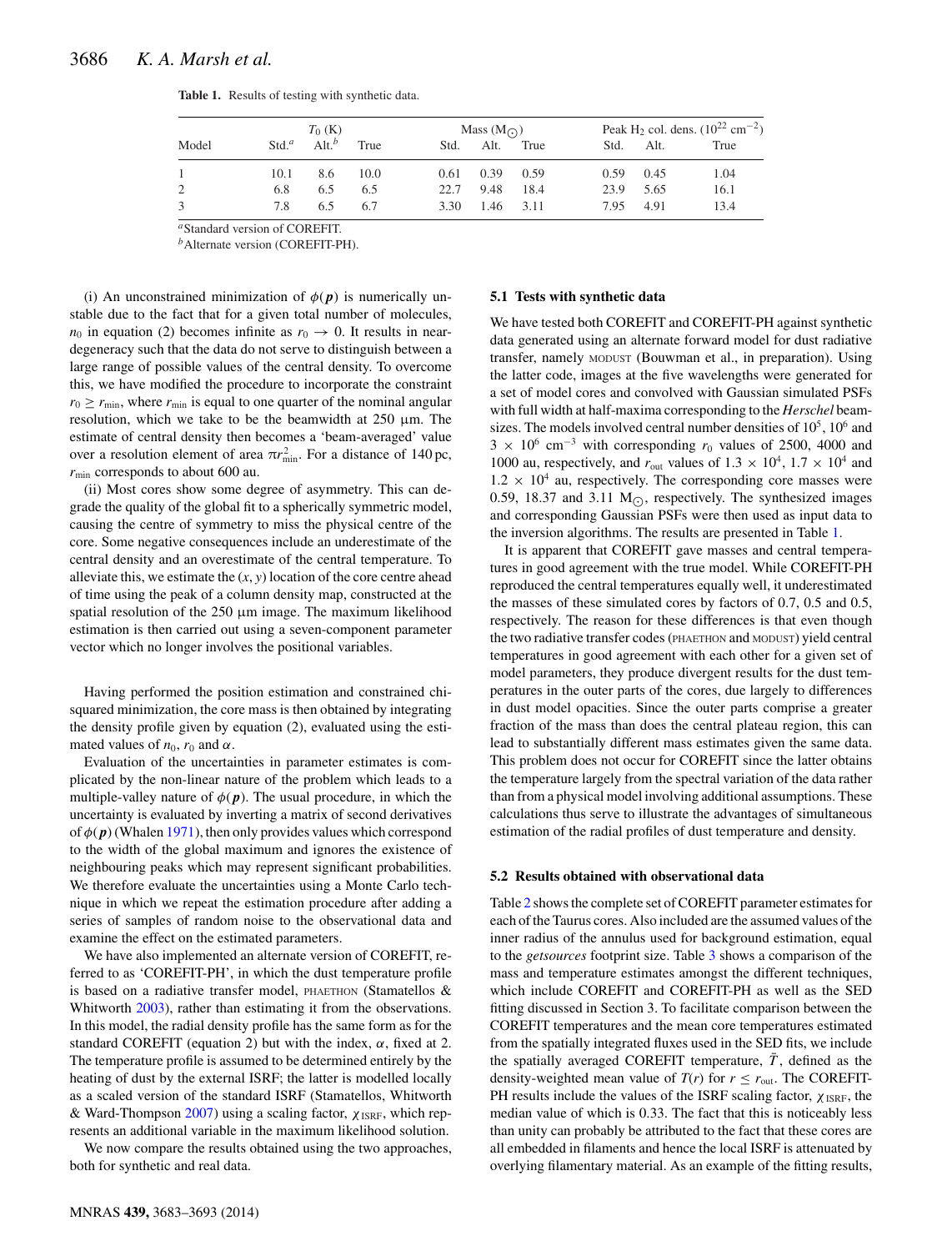<span id="page-4-0"></span>**Table 2.** COREFIT parameter estimates for the 20 Taurus cores.

| Core<br>No. | RA<br>(J2000) | Dec.<br>(J2000) | $r_{\text{annulus}}^a$<br>$(10^3 \text{ AU})$ | $r_0$<br>$(10^3 \text{ AU})$ | $r_{\text{out}}$<br>$(10^3 \text{ AU})$ | $n_0$<br>$(10^5 \text{ cm}^{-3})$ | $\alpha^b$    | $T_0^c$<br>(K) | $T_1$<br>(K)   | $T_2^d$<br>(K) |
|-------------|---------------|-----------------|-----------------------------------------------|------------------------------|-----------------------------------------|-----------------------------------|---------------|----------------|----------------|----------------|
| 1           | 04:13:35.8    | $+28:21:11$     | 7.56                                          | $3.5 \pm 1.2$                | $7.1 \pm 0.2$                           | $0.5 \pm 0.1$                     | $2.0 \pm 0.6$ | $9.5 \pm 0.5$  | $11.2 \pm 0.1$ | $-1.4 \pm 0.6$ |
| 2           | 04:17:00.6    | $+28:26:32$     | 16.38                                         | $4.7 \pm 0.2$                | $13.2 \pm 0.6$                          | $0.7 \pm 0.1$                     | $3.1 \pm 0.4$ | $10.7 \pm 0.3$ | $12.5 \pm 0.2$ | $-1.2 \pm 0.2$ |
| 3           | 04:17:32.3    | $+27:41:27$     | 11.20                                         | $3.5 \pm 3.1$                | $7.3 \pm 0.4$                           | $0.2 \pm 0.1$                     | $2.0 \pm 1.0$ | $12.3 \pm 0.8$ | $13.1 \pm 1.2$ | $0.2 \pm 0.1$  |
| 4           | 04:17:35.2    | $+28:06:36$     | 10.30                                         | $0.6 \pm 0.2$                | $8.4 \pm 0.4$                           | $9.9 \pm 2.9$                     | $3.7 \pm 0.2$ | $7.1 \pm 0.6$  | $23.7 \pm 1.2$ | $-2.6 \pm 0.5$ |
| 5           | 04:17:36.2    | $+27:55:46$     | 13.20                                         | $2.9 \pm 1.0$                | $11.8 \pm 0.4$                          | $0.8 \pm 0.3$                     | $2.6 \pm 0.4$ | $9.4 \pm 0.4$  | $12.0 \pm 0.3$ | $-2.3 \pm 0.5$ |
| 6           | 04:17:41.8    | $+28:08:47$     | 10.08                                         | $0.8 \pm 0.2$                | $8.8 \pm 1.2$                           | $26 \pm 18$                       | $2.0 \pm 0.4$ | $7.0 \pm 0.1$  | $8.3 \pm 0.4$  | $-1.1 \pm 0.3$ |
| 7           | 04:17:43.2    | $+28:05:59$     | 7.14                                          | $1.0 \pm 0.4$                | $6.9 \pm 0.2$                           | $13 \pm 6$                        | $2.6 \pm 0.3$ | $7.1 \pm 0.4$  | $10.1 \pm 0.2$ | $-2.9 \pm 0.5$ |
| 8           | 04:17:49.4    | $+27:50:13$     | 8.10                                          | $2.9 \pm 2.9$                | $7.7 \pm 0.2$                           | $0.5 \pm 0.2$                     | $1.9 \pm 1.8$ | $9.9 \pm 1.6$  | $10.8 \pm 0.5$ | $0.9 \pm 0.6$  |
| 9           | 04:17:50.6    | $+27:56:01$     | 13.86                                         | $4.5 \pm 0.2$                | $10.4 \pm 0.4$                          | $1.9 \pm 0.1$                     | $3.4 \pm 0.6$ | $8.0 \pm 0.2$  | $10.1 \pm 0.2$ | $-1.0 \pm 0.2$ |
| 10          | 04:17:52.0    | $+28:12:26$     | 12.60                                         | $4.3 \pm 1.7$                | $11.2 \pm 0.2$                          | $0.9 \pm 0.4$                     | $2.2 \pm 0.6$ | $10.0 \pm 0.6$ | $9.7 \pm 0.6$  | $-0.1 \pm 0.3$ |
| 11          | 04:17:52.5    | $+28:23:43$     | 12.15                                         | $2.1 \pm 1.0$                | $9.5 \pm 0.2$                           | $1.0 \pm 0.3$                     | $1.9 \pm 0.4$ | $9.8 \pm 0.6$  | $11.2 \pm 0.3$ | $-0.4 \pm 0.2$ |
| 12          | 04:18:03.8    | $+28:23:06$     | 8.75                                          | $2.3 \pm 0.6$                | $8.6 \pm 0.2$                           | $2.3 \pm 0.4$                     | $3.0 \pm 0.9$ | $9.9 \pm 1.1$  | $10.8 \pm 1.1$ | $0.9 \pm 0.7$  |
| 13          | 04:18:08.4    | $+28:05:12$     | 13.86                                         | $2.3 \pm 0.8$                | $13.4 \pm 0.2$                          | $6.8 \pm 1.8$                     | $2.8 \pm 0.4$ | $6.0 \pm 0.5$  | $11.4 \pm 0.3$ | $-3.2 \pm 0.5$ |
| 14          | 04:18:11.5    | $+27:35:15$     | 7.45                                          | $2.3 \pm 1.4$                | $7.3 \pm 0.2$                           | $1.9 \pm 0.5$                     | $2.0 \pm 0.5$ | $7.8 \pm 0.4$  | $10.1 \pm 0.3$ | $-2.2 \pm 0.7$ |
| 15          | 04:19:37.6    | $+27:15:31$     | 11.76                                         | $2.7 \pm 0.6$                | $10.7 \pm 0.4$                          | $1.6 \pm 0.4$                     | $2.0 \pm 0.2$ | $8.8 \pm 0.4$  | $10.6 \pm 0.1$ | $-1.5 \pm 0.2$ |
| 16          | 04:19:51.7    | $+27:11:33$     | 9.24                                          | $3.1 \pm 0.4$                | $8.9 \pm 0.2$                           | $3.9 \pm 0.5$                     | $3.4 \pm 0.7$ | $6.4 \pm 0.2$  | $9.6 \pm 0.3$  | $-3.0 \pm 0.5$ |
| 17          | 04:20:02.9    | $+28:12:26$     | 10.30                                         | $1.4 \pm 0.4$                | $10.0 \pm 0.4$                          | $0.5 \pm 0.3$                     | $2.0 \pm 0.3$ | $10.7 \pm 0.4$ | $12.7 \pm 0.2$ | $-1.9 \pm 0.5$ |
| 18          | 04:20:52.5    | $+27:02:20$     | 5.30                                          | $5.2 \pm 2.9$                | $5.2 \pm 0.2$                           | $0.3 \pm 0.1$                     | indet.        | $11.4 \pm 0.9$ | $11.3 \pm 0.4$ | $0.1 \pm 0.4$  |
| 19          | 04:21:06.8    | $+26:57:45$     | 8.10                                          | $2.7 \pm 1.2$                | $4.7 \pm 0.6$                           | $0.6 \pm 0.2$                     | $3.0 \pm 1.2$ | $11.1 \pm 0.6$ | $11.8 \pm 0.2$ | $0.1 \pm 0.0$  |
| 20          | 04:21:12.0    | $+26:55:51$     | 8.75                                          | $2.9 \pm 0.8$                | $8.6 \pm 0.2$                           | $0.3 \pm 0.1$                     | $4.0 \pm 1.2$ | $10.1 \pm 0.7$ | $13.9 \pm 0.1$ | $-1.6 \pm 0.6$ |

<sup>*a*</sup>Inner radius of the annulus used for background estimation.<br><sup>*b*</sup>An entry of 'indet.' indicates that  $\alpha$  is indeterminate from the data; this occurs if  $r_0 \simeq r_{\text{out}}$ .

<span id="page-4-1"></span>

<sup>c</sup>Central core temperature, effectively an average over a resolution element of radius  $r_{\text{min}} = 600$  au.<br><sup>d</sup>Negative values of  $T_2$  indicate negative curvature of the temperature profile and have no correspondence with

**Table 3.** Comparison of masses and temperatures estimated using the three different techniques discussed in the text.

|                | SED fitting <sup>a</sup> |                |                       | <b>COREFIT</b> |                    | <b>COREFIT-PH</b>     |              |           |
|----------------|--------------------------|----------------|-----------------------|----------------|--------------------|-----------------------|--------------|-----------|
| Core<br>no.    | Mass<br>$(M_{\bigodot})$ | T<br>(K)       | Mass<br>$(M_{\odot})$ | $T_0$<br>(K)   | $\bar{T}^b$<br>(K) | Mass<br>$(M_{\odot})$ | $T_0$<br>(K) | $XISRF^C$ |
| 1              | $1.19 \pm 0.05$          | $9.9 \pm 0.3$  | $0.20 \pm 0.01$       | $9.5 \pm 0.5$  | 10.8               | 0.25                  | 8.2          | 0.28      |
| $\mathfrak{2}$ | $0.71 \pm 0.04$          | $11.8 \pm 0.5$ | $0.84 \pm 0.04$       | $10.7 \pm 0.3$ | 11.8               | 0.72                  | 8.4          | 0.90      |
| 3              | $0.10 \pm 0.01$          | $12.3 \pm 0.5$ | $0.09 \pm 0.04$       | $12.3 \pm 0.8$ | 12.7               | 0.23                  | 9.1          | 0.37      |
| $\overline{4}$ | $0.05 \pm 0.01$          | $12.6 \pm 0.8$ | $0.04 \pm 0.01$       | $7.1 \pm 0.6$  | 9.3                | 0.08                  | 9.1          | 0.29      |
| 5              | $0.20 \pm 0.01$          | $11.3 \pm 0.1$ | $0.37 \pm 0.02$       | $9.4 \pm 0.4$  | 10.9               | 0.32                  | 8.0          | 0.37      |
| 6              | $1.01 \pm 0.15$          | $8.0 \pm 0.6$  | $1.70 \pm 0.34$       | $7.0 \pm 0.1$  | 7.7                | 1.64                  | 5.0          | 0.26      |
| 7              | $0.22 \pm 0.10$          | $8.8 \pm 1.1$  | $0.49 \pm 0.09$       | $7.1 \pm 0.4$  | 8.6                | 0.37                  | 6.0          | 0.31      |
| 8              | $0.07 \pm 0.01$          | $9.9 \pm 1.5$  | $0.19 \pm 0.04$       | $9.9 \pm 1.6$  | 10.3               | 0.25                  | 6.7          | 0.14      |
| 9              | $1.53 \pm 0.02$          | $9.2 \pm 0.1$  | $1.44 \pm 0.09$       | $8.0 \pm 0.2$  | 9.2                | 1.53                  | 5.5          | 0.39      |
| 10             | $1.30 \pm 0.20$          | $8.8 \pm 0.9$  | $0.96 \pm 0.02$       | $10.0 \pm 0.6$ | 9.9                | 1.35                  | 5.8          | 0.32      |
| 11             | $0.20 \pm 0.03$          | $11.8 \pm 1.1$ | $0.32 \pm 0.06$       | $9.8 \pm 0.6$  | 10.6               | 0.41                  | 7.4          | 0.29      |
| 12             | $0.42 \pm 0.05$          | $9.2 \pm 0.6$  | $0.41 \pm 0.06$       | $9.9 \pm 1.1$  | 10.1               | 0.40                  | 6.6          | 0.39      |
| 13             | $1.60 \pm 0.28$          | $8.8 \pm 1.0$  | $2.03 \pm 0.16$       | $6.0 \pm 0.5$  | 8.3                | 2.21                  | 5.4          | 0.32      |
| 14             | $0.47 \pm 0.11$          | $8.8 \pm 1.7$  | $0.46 \pm 0.05$       | $7.8 \pm 0.4$  | 9.4                | 0.33                  | 6.7          | 0.25      |
| 15             | $0.21 \pm 0.07$          | $11.2 \pm 1.9$ | $0.84 \pm 0.08$       | $8.8 \pm 0.4$  | 10.0               | 1.04                  | 6.1          | 0.36      |
| 16             | $0.36 \pm 0.06$          | $8.7 \pm 0.5$  | $1.08 \pm 0.12$       | $6.4 \pm 0.2$  | 8.3                | 1.52                  | 5.0          | 0.26      |
| 17             | $0.05 \pm 0.01$          | $12.5 \pm 1.2$ | $0.08 \pm 0.01$       | $10.7 \pm 0.4$ | 11.9               | 0.12                  | 8.8          | 0.18      |
| 18             | $0.21 \pm 0.03$          | $9.6 \pm 0.8$  | $0.09 \pm 0.02$       | $11.4 \pm 0.9$ | 11.3               | 0.07                  | 9.2          | 0.25      |
| 19             | $0.08 \pm 0.01$          | $11.8 \pm 0.8$ | $0.08 \pm 0.02$       | $11.1 \pm 0.6$ | 11.5               | 0.09                  | 8.6          | 0.38      |
| 20             | $0.02 \pm 0.01$          | $13.6 \pm 0.7$ | $0.06 \pm 0.01$       | $10.1 \pm 0.7$ | 11.8               | 0.05                  | 10.2         | 0.28      |
|                |                          |                |                       |                |                    |                       |              |           |

*<sup>a</sup>*Based on spatially integrated fluxes.

*b*Density-weighted mean value of *T*(*r*) for  $r \le r_{\text{out}}$ . *c*Estimated ISRF scaling factor.

Figs [2](#page-5-0) and [3](#page-5-1) show the estimated density and temperature profiles for core no. 2 in Table [2,](#page-4-0) based on COREFIT and COREFIT-PH, respectively.

Fig. [4](#page-5-2) shows that the two techniques yield consistent estimates of masses, but the radiative transfer calculations produce central temperatures which are, on average, ∼2 K lower than the COREFIT

estimates. Although the difference is not significant in individual cases (the standard deviation being 1.4), it is clear from Fig. [4](#page-5-2) that a systematic offset is present; the mean temperature difference,  $\Delta T$ , is  $1.9 \pm 0.3$  K.

Based on the results of testing with synthetic data, this difference seems too large to be explained by systematic errors associated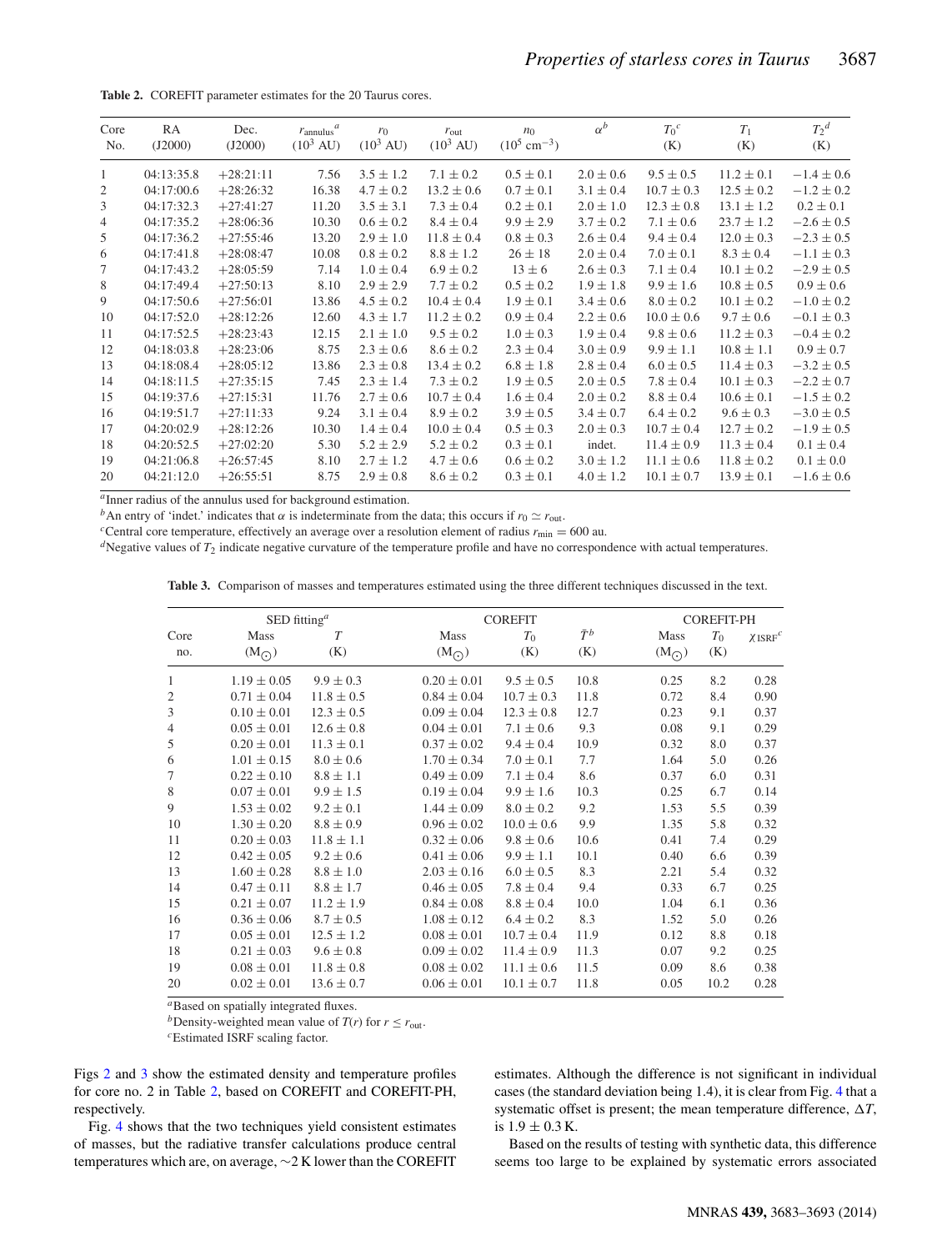<span id="page-5-0"></span>

**Figure 2.** Example of COREFIT results, for a 0.7  $M_{\odot}$  core in L1495 (no. 2 in Table [2\)](#page-4-0). The solid lines indicate maximum likelihood estimates of the profiles of relative volume density and dust temperature. The dashed lines provide a measure of the uncertainty in the estimated density and temperature. They represent the results of a Monte Carlo simulation in which the estimation procedure is repeated 10 times after adding synthetic measurement noise to the observed images; the standard deviation of the added noise corresponds to the estimated measurement noise of the observed images.

<span id="page-5-1"></span>

**Figure 3.** COREFIT-PH results for the same core as in Fig. [2.](#page-5-0) In this variant of the estimation procedure, the dust temperature profile is modelled using a radiative transfer code (PHAETHON) instead of estimating it from the observations.

<span id="page-5-2"></span>

**Figure 4.** Comparison between parameter estimates, obtained using COR-EFIT and COREFIT-PH, for the 20 selected cores. In the former procedure, the dust temperature profile is estimated directly from the observations, while in the latter it is modelled using radiative transfer. Upper plot: CORE-FIT mass versus COREFIT-PH mass. For reference, the solid line represents the locus of equal masses. Lower plot:  $\Delta T$  versus mass, where  $\Delta T$  represents the difference in estimated temperature (COREFIT minus COREFIT-PH).

with dust grain models, although we cannot rule out that possibility. One could also question whether our  $\chi_{\text{ISRF}}$  values are spuriously low. We do, in fact, find that by forcing the latter parameter to a somewhat larger value (0.5), the median  $\Delta T$  can be reduced to zero with only a modest increase in the reduced chi-squared,  $\chi^2_{\nu}$  (0.85 as opposed to 0.83 for the best fit). The observations are completely inconsistent with  $\chi_{\text{ISRF}} = 1.0$ , however. As an additional test, we can take the COREFIT estimate of the radial density distribution for each core and use the stand-alone PHAETHON code to predict the central temperature for any assumed value of  $\chi_{\text{ISRF}}$ . We thereby obtain consistency with the COREFIT estimates with  $\chi_{ISRF} = 0.67$ . However, this consistency comes at significant cost in terms of goodness of fit (the median  $\chi^2_\nu$  increases to 2.27), and therefore does *not* serve to reconcile the COREFIT results with the expectations of radiative transfer. In summary, the COREFIT results are not entirely consistent with our assumed model for dust heating by the ISRF, but further work will be necessary to determine whether the differences are model related or have astrophysical implications. So at this stage we have no evidence to contradict the findings of Evans et al. [\(2001\)](#page-10-28), who considered various heating sources (the primary and secondary effects of cosmic rays and heating of dust grains by collisions with warmer gas particles) and concluded that heating by the ISRF dominates over all other effects.

How do the COREFIT estimates of temperature and mass compare with the preliminary values estimated from the *getsources* SEDs? In the case of temperature, the relevant comparison is between the SED-derived value and the spatially averaged COREFIT value; the data in Table [3](#page-4-1) then give a mean 'COREFIT minus SED' difference of  $-0.2$  K, with a standard deviation of 1.1 for individual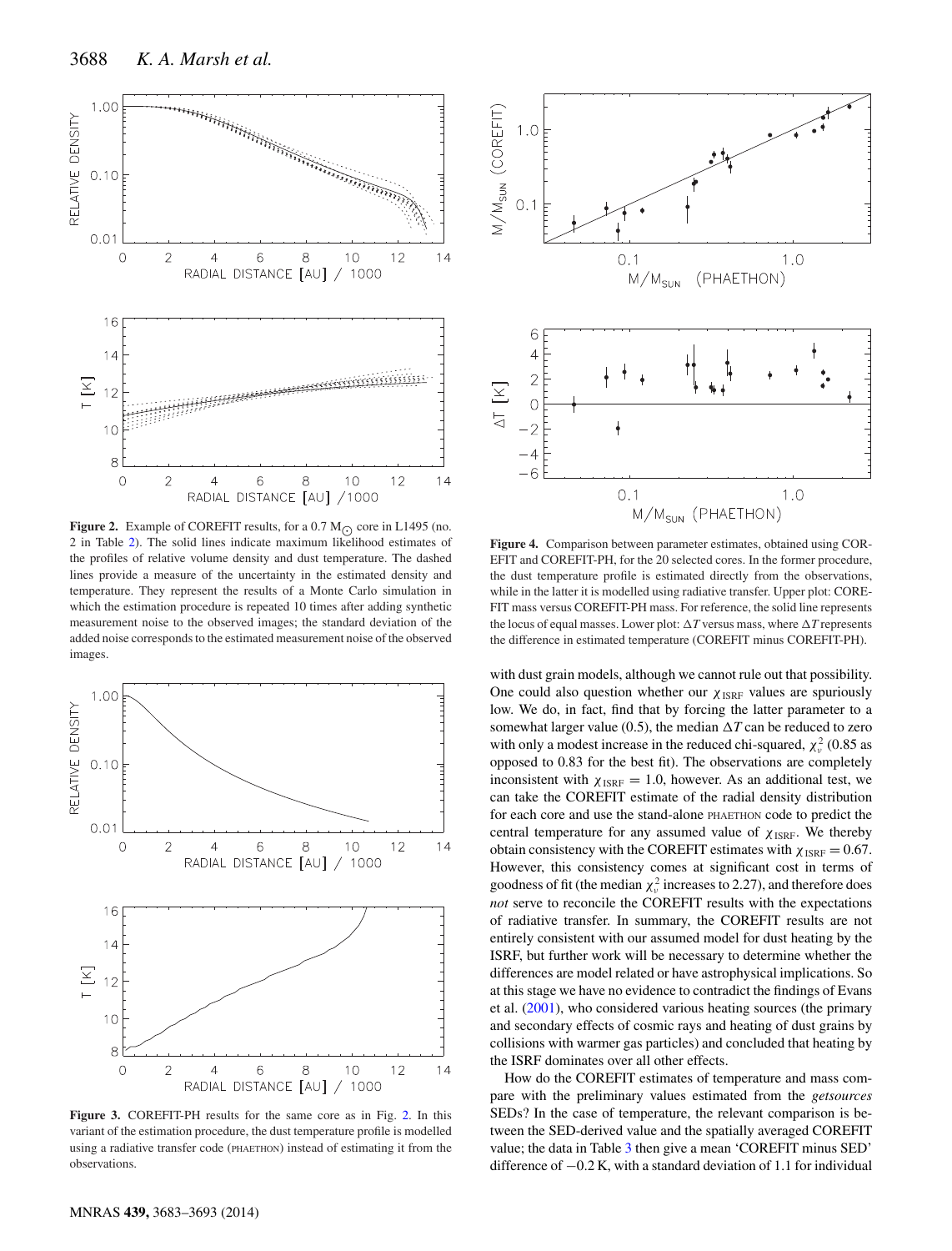<span id="page-6-0"></span>

**Figure 5.** SED-derived mass based on isothermal assumption versus the mass from COREFIT model. For reference, the solid line represents the locus of equal masses.

<span id="page-6-1"></span>

**Figure 6.** Central dust temperature,  $T_0$ , as a function of core mass.

cores. The temperature estimates are thus consistent. With regard to mass, Fig. [5](#page-6-0) shows that SED fitting under the isothermal assumption yields masses that are systematically smaller than the COREFIT values; the mean ratio of COREFIT mass to SED-based mass is 1.5, with a standard deviation of 1.0 in individual cases. Since the internal temperature gradient increases with the core mass, one might expect that the correction factor for SED-derived masses would increase with mass, although Fig. [5](#page-6-0) has too much scatter to establish this. It may be evident when the results are averaged for a much larger statistical sample of cores, although the correction may well depend on environmental factors such as the intensity of the local ISRF.

Fig. [6](#page-6-1) shows a plot of estimated central temperature as a function of core mass. Linear regression indicates that these quantities are negatively correlated with a coefficient of −0.64. This correlation can be explained quite naturally as a consequence of increased shielding of the core, from the ISRF, with increasing core mass. This being the case, one would expect an even stronger correlation with peak column density and this is confirmed by Fig. [7,](#page-6-2) for which the associated correlation coefficient is −0.86.

Fig. [8](#page-6-3) shows a plot of  $\alpha$  versus mass, where  $\alpha$  is the index of radial density variation as defined by equation (2) and the masses are the COREFIT values. Given the relatively large uncertainties,

<span id="page-6-2"></span>

**Figure 7.** Central dust temperature,  $T_0$ , as a function of peak column density of H2 molecules.

<span id="page-6-3"></span>

**Figure 8.** The estimated index of radial density falloff,  $\alpha$ , as a function of core mass.

the  $\alpha$  values are, for the most part, consistent with values expected for Bonnor–Ebert spheres, whereby  $\alpha = 2.5$  provides an accurate empirical representation at radial distances up to the instability radius (Tafalla et al. [2004\)](#page-10-29), and that  $\alpha$  decreases to its asymptotic value of 2 beyond that.

The general consistency with the Bonnor–Ebert model is supported by the fact that when the maximum likelihood fitting procedure is repeated using the constraint  $\alpha = 2$ , the chi-squared values are, in most cases, not significantly different from the values obtained when  $\alpha$  is allowed to vary. Two exceptions, however, are cores 2 and 13, both of which are fitted significantly better by density profiles steeper than Bonnor–Ebert ( $\alpha = 3.1$  and 2.8, respectively), as illustrated by Fig. [9](#page-7-0) for the former case. Specifically, the chi-squared<sup>4</sup> differences  $(17.2 \text{ and } 7.5, \text{ respectively})$  translate into relative probabilities, for the ' $\alpha = 2$ ' hypothesis, of  $\sim$ 2 × 10<sup>-4</sup> and 0.02, respectively. If confirmed, such behaviour may have some important implications for core collapse models; a steepening of the

 $4$  To evaluate this quantity, the number of degrees of freedom,  $N_{\text{df}}$ , was taken as the total number of resolution elements contained within the fitted region for all five input images;  $N_{\text{df}}$  is then ~1700 and ~1200 for the two cases, respectively.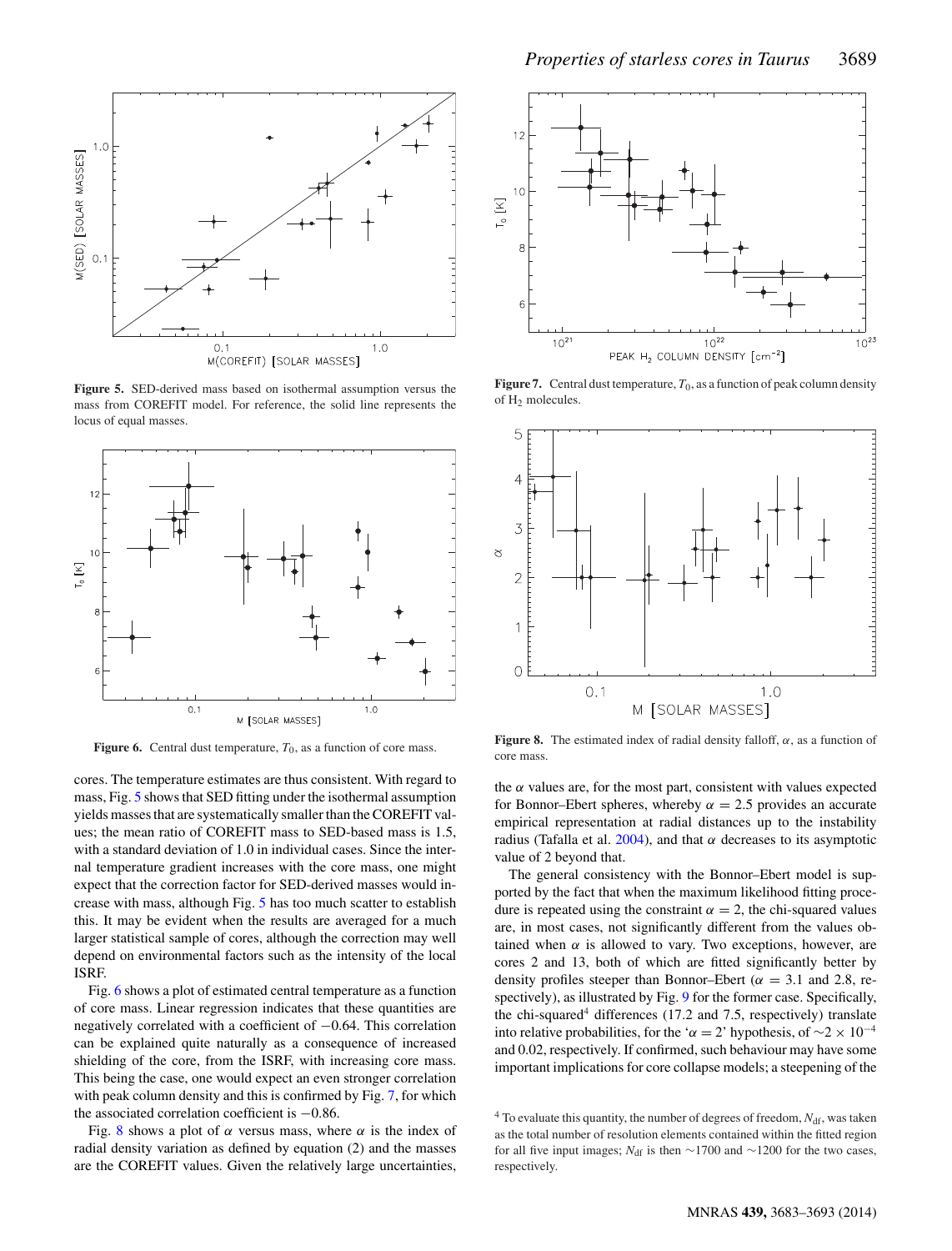<span id="page-7-0"></span>

Figure 9. Radial profiles of the images of core no. 2 at four wavelengths, showing the match between observations and models for two different values of the radial density index,  $\alpha$ . Solid line: observed profile; dashed line: bestfitting model ( $\alpha = 3.1$ ) convolved with the corresponding PSF at each wavelength); dotted line: same, except for the constraint  $\alpha = 2.0$ . Note that the latter model results in a poor fit in the central region.

density distribution in the early collapse phase is, in fact, predicted by the model of Vorobyov & Basu [\(2005\)](#page-10-30) in which the collapsing core begins to detach from its outer boundary.

## **6 CORE STABILITY**

Assessments of core stability are frequently made using SED-based estimates of core mass and temperature and observed source size, assuming that cores are isothermal and can be described as Bonnor– Ebert spheres (Lada et al. [2008\)](#page-10-31). Using the SED-based data in Table [3](#page-4-1) in conjunction with the *getsources* estimates of core size, we thereby find that the estimated core mass exceeds the Bonnor– Ebert critical mass for 10 of our 20 cores, suggesting that half of our cores are unstable to gravitational collapse.

Our COREFIT parameter estimates enable us to make a more detailed assessment of core stability based on a comparison with the results of hydrostatic model calculations that take account of the non-isothermal nature of the cores. This is facilitated by the modified Bonnor–Ebert (MBE) sphere models of Sipilä, Harju & Juvela [\(2011\)](#page-10-32). Adopting their model curves, based on the Li & Draine [\(2001\)](#page-10-33) grains which best reproduce our estimated core temperatures, the locus of critical non-isothermal models on a density versus mass plot is shown by the solid line in Fig. [10.](#page-7-1) Also plotted in this figure, for comparison, are the COREFIT estimates of those quantities. The seven points to the right of this curve represent cores that we would consider to be gravitationally unstable based on the MBE models. Although this is somewhat less than the 10 that were classified as unstable based on the SED fits, the difference is probably not significant given that several points on the plot lie close to the 'stability' line.

The consistency between the above two procedures for stability assessment is illustrated by the fact that the MBE stability line in Fig. [10](#page-7-1) provides a fairly clean demarcation between the cores classified as stable (open circles) and unstable (filled circles) from the simpler (SED-based) procedure. These results therefore suggest that prestellar cores can be identified reliably as such using relatively simple criteria.

<span id="page-7-1"></span>

Figure 10. Central number density of H<sub>2</sub> molecules as a function of core mass. The circles represent the COREFIT estimates for L1495; filled symbols designate the subset of cores whose preliminary assessment of dynamical status suggests that they are gravitationally bound, based on *getsources* fluxes and sizes in conjunction with the standard model of isothermal Bonnor–Ebert spheres. For comparison, the solid line represents the locus of critically stable non-isothermal Bonnor–Ebert spheres (Sipilä, Harju & Juvela [2011\)](#page-10-32); points to the right of this line represent cores which are unstable to gravitational collapse according to that model.

The Bonnor–Ebert model also provides a stability criterion with respect to th[e](#page-8-0) centre-to-edge density contrast, whereby values greater than 14 indicate instability to gravitational collapse, both for the isothermal and non-isothermal cases (Sipila et al.  $2011$ ). However, the outer boundaries are not well defined for the present sample of cores, and consequently the contrast values are uncertain in most cases. Two exceptions are cores 2 and 13, both of which have contrast estimates whose significance exceeds  $3\sigma$ . In both cases, the mass exceeds the Bonnor–Ebert critical mass (by ratios of 1.2 and 6.0, respectively), and the centre-to-edge contrast values (20  $\pm$  6 and  $104 \pm 32$ , respectively) are in excess of 14. So for those two cores, at least, the core stability deduced from the density contrast is thus consistent with that assessed from total mass.

## **7 COMPARISON WITH PREVIOUS OB SE RVAT IO N S**

The deduced physical properties of our cores may be compared with previously published spectral line data in  $H^{13}CO^+$  and  $N_2H^+$ , both of which are known to be good tracers of high-density gas ( $n(H_2) \gtrsim$  $10^5$  cm<sup>-3</sup>). Of our 20 cores, we find accompanying observations for 10 in  $H^{13}CO^{+}$  (Onishi et al. [2002\)](#page-10-18) and 7 in N<sub>2</sub>H<sup>+</sup> (Hacar et al. [2013\)](#page-10-19). The relevant parameters are given in Table [4.](#page-8-0)

Considering first the  $H^{13}CO<sup>+</sup>$  data, comparison of observed peak locations with dust continuum source positions from COREFIT shows a distinct lack of detailed correspondence. This behaviour is apparent in Fig. [1](#page-2-0) and from Table [4](#page-8-0) which includes the angular distance (labelled as 'Offset' in the table) between each of the  $H^{13}CO<sup>+</sup>$ source locations and the corresponding dust continuum core location. The median distance is 59 arcsec, considerably larger than the spatial resolution of either the  $H^{13}CO<sup>+</sup>$  observations (20 arcsec) or the *Herschel* data (18 arcsec at 250 μm). These offsets are somewhat surprising, since previous comparisons between  $H^{13}CO^+$  and dust continuum maps have shown good correspondence (Umemoto et al. [2002\)](#page-10-34). One could question whether they are due to gridding errors in the  $H^{13}CO^{+}$  data, in view of the fact that the observations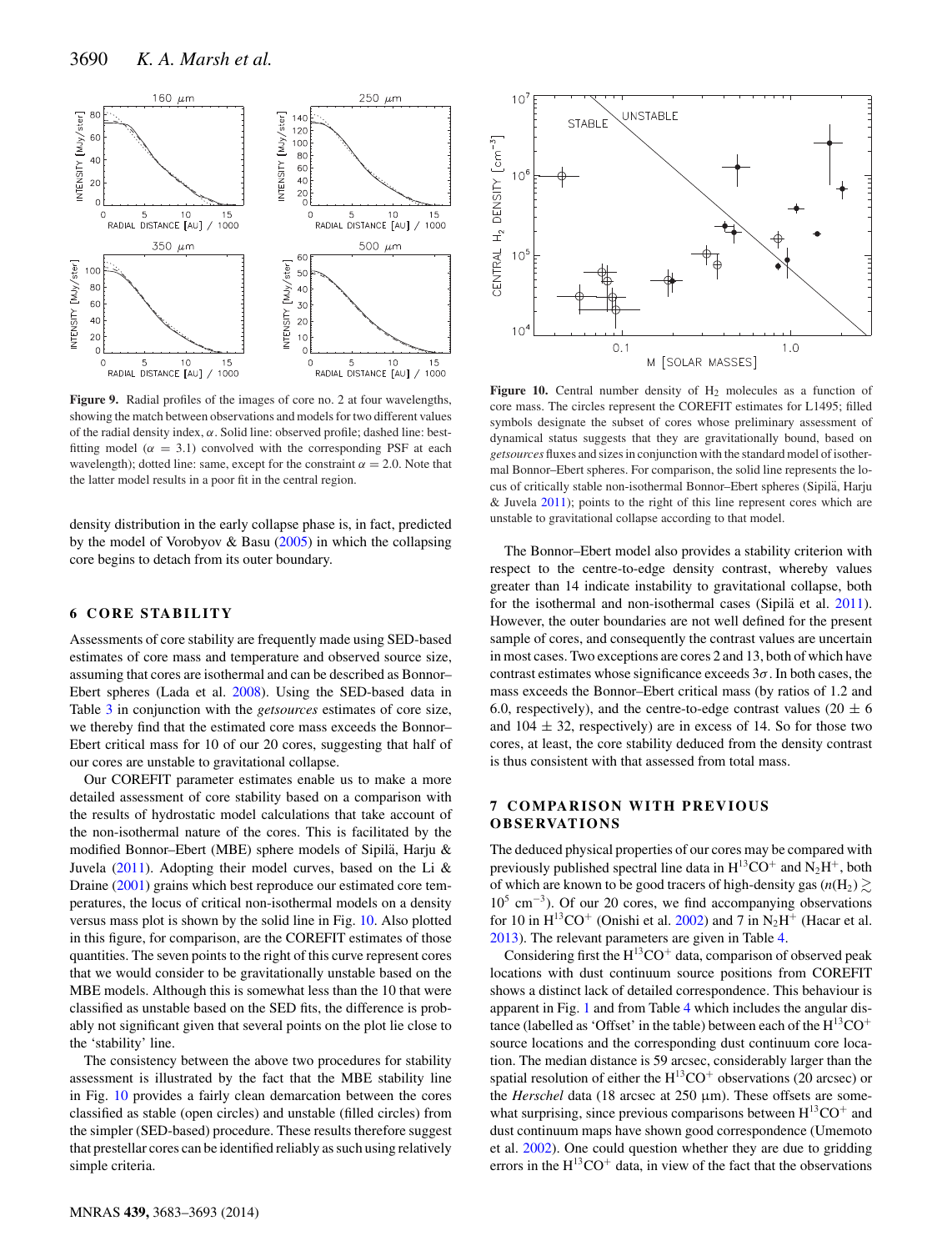were made on a relatively coarse grid [the eight cores of Onishi et al. [\(2002\)](#page-10-18) in Table [4](#page-8-0) are split evenly between 30 and 60 arcsec grid spacings]. However, the measured offsets show no correlation with the grid spacing – the mean offset is approximately 50 arcsec in either case; this argues against gridding error as an explanation. The most likely reason for the systematic offsets is that the  $H^{13}CO<sup>+</sup>$ is frozen out at the low  $(\leq 10 \text{ K})$  temperatures of the core centres (Walmsley et al. [2004\)](#page-10-35).

Detailed comparison of the dust continuum core locations with the  $H^{13}CO^+$  maps (four examples of which are given in Fig. [11\)](#page-8-1) shows that the majority of sources are elongated and/or double and that in some cases (Onishi core no. 3 in particular) the dust continuum source falls between the pair of  $H^{13}CO<sup>+</sup>$  components. In other cases (e.g. Onishi core no. 16a), the dust continuum peak falls on a nearby secondary maximum of the  $H^{13}CO^+$  emission. In the latter case, surprisingly, the main peak of  $H^{13}CO<sup>+</sup>$  falls in a local *minimum* of dust emission. Comparisons between  $H^{13}CO<sup>+</sup>$ images and their 250 μm counterparts show that, in general, the elongation and source alignment in  $H^{13}CO^+$  is along the filament, so we have a rod-like, rather than spherical, geometry. The picture which thus emerges is that when a core forms in a filament (André et al. [2010\)](#page-10-4), we see the core centre in dust continuum emission and the warmer (but still dense,  $\sim 10^5$  cm<sup>-3</sup>) H<sup>13</sup>CO<sup>+</sup> gas on either side of it in a dumbbell-like configuration. The median separation of the dust continuum and  $H^{13}CO<sup>+</sup>$  sources then corresponds to the typical radius of the depletion zone. For an ensemble of randomly oriented filaments, the mean projected separation is  $\pi/4$  times the actual separation, which means that our estimated median separation of 59 arcsec corresponds to an actual separation of 75 arcsec, or about  $1.1 \times 10^4$  au at the distance of L1495. This is similar to the radius of the dark-cloud chemistry zone in which carbon-bearing molecules become gaseous (Caselli [2011\)](#page-10-36).

Comparing the estimated masses, Table [4](#page-8-0) shows that the values estimated from dust continuum observations are, in most cases, much smaller than those based on  $H^{13}CO^+$ . The discrepancy ranges from a factor of ∼2 to more than an order of magnitude. Based on the mass and positional discrepancies, it is clear that  $H^{13}CO<sup>+</sup>$ and submillimetre continuum are not mapping the same structures.

<span id="page-8-1"></span>

**Figure 11.** Examples of dust continuum core locations in relation to  $H^{13}CO^+$  emission. The estimated locations of cores 1, 13, 14 and 15 (corresponding to Onishi core nos. 3, 8, 9 and 13a, respectively) are superposed on  $H^{13}CO^+$  maps taken from Onishi et al. [\(2002\)](#page-10-18) (B1950 coordinates). In each case, the location of peak dust column density is indicated by a red cross. The green cross in Onishi field (9) represents a secondary peak of dust emission. The black cross in Onishi field (13) represents a protostar location.

Nevertheless, it remains to explain why so much of the expected dust emission from the  $H^{13}CO^+$  emitting gas is apparently not being seen in the submillimetre continuum. It is unlikely to be a result of the background subtraction in COREFIT since the COREFIT mass estimates match the SED-based values from *getsources* fluxes within ∼30 per cent and the only background that was subtracted during the latter processing corresponded to the natural spatial scale of the broader underlying emission structure.

| $Core^a$       | ID <sup>b</sup> |       | Offset <sup>c</sup> (arcsec) |          | Radius (pc)       |                          |          | Mass $(M_{\odot})^d$ |             | $n(H_2)$ (10 <sup>5</sup> cm <sup>-3</sup> ) |             |
|----------------|-----------------|-------|------------------------------|----------|-------------------|--------------------------|----------|----------------------|-------------|----------------------------------------------|-------------|
| no.            | Onishi          | Hacar | $H^{13}CO+$                  | $N_2H^+$ | Dust <sup>e</sup> | $H^{13}CO+$              | $N_2H^+$ | Dust                 | $H^{15}CO+$ | Dust                                         | $H^{13}CO+$ |
|                | 3               |       | 41                           |          | 0.034             | 0.021                    |          | 0.2                  | 1.7         | 0.5                                          | 0.9         |
| $\overline{4}$ |                 |       | 74                           |          | 0.041             | 0.054                    |          | 0.04                 | 6.5         | 9.8                                          | 1.9         |
| 6              | 5               |       | 93                           | 43       | 0.043             | 0.054                    | 0.048    | 1.7                  | 6.5         | 25                                           | 1.9         |
| 7              | 5               |       | 91                           |          | 0.034             | 0.054                    |          | 0.5                  | 6.5         | 13                                           | 1.9         |
| 9              |                 | 2     |                              | 8.4      | 0.050             | $\overline{\phantom{0}}$ | 0.027    | 1.4                  |             | 1.9                                          |             |
| 10             | 6               |       | 52                           |          | 0.054             | 0.034                    | 0.051    | 1.0                  | 5.8         | 0.9                                          | 1.2         |
| 12             |                 | 5     | 82                           | 31       | 0.042             | 0.035                    | 0.030    | 0.4                  | 2.9         | 2.3                                          | 1.9         |
| 13             | 8               | 6     | 24                           | 44       | 0.065             | 0.064                    | 0.053    | 2.0                  | 5.0         | 6.8                                          | 1.0         |
| 14             | 9               | 7     | 44                           | 21       | 0.035             | 0.060                    |          | 0.5                  | 4.2         | 1.9                                          | 1.0         |
| 15             | 13a             | 10    | 8.0                          | 19       | 0.052             | 0.048                    | 0.047    | 0.8                  | 3.4         | 1.6                                          | 1.4         |
| 16             |                 | 12    |                              | 9.4      | 0.043             | -                        | 0.034    | 1.1                  |             | 3.9                                          |             |
| 18             | 16a             |       | 59                           |          | 0.025             | 0.028                    |          | 0.09                 | 3.0         | 0.3                                          | 2.5         |

<span id="page-8-0"></span>**Table 4.** Comparison with previously published spectral line data.

*<sup>a</sup>*As listed in Table 2.

*b*Object number in previously published source lists: Onishi et al. [\(2002\)](#page-10-18) in H<sup>13</sup>CO<sup>+</sup>, and Hacar et al. [\(2013\)](#page-10-19) in N<sub>2</sub>H<sup>+</sup>. <sup>*c*</sup>Angular offset from the COREFIT (dust continuum) position.

*d*The mass quoted in the 'Dust' column represents the COREFIT estimate of total mass (gas + dust) based on the dust thermal continuum in the 70–500 µm range; the mass quoted for  $H^{13}CO^+$  represents a virial mass derived by Onishi et al. [\(2002\)](#page-10-18).

*<sup>e</sup>*The radius quoted here is *r*out from Table [2,](#page-4-0) converted to pc.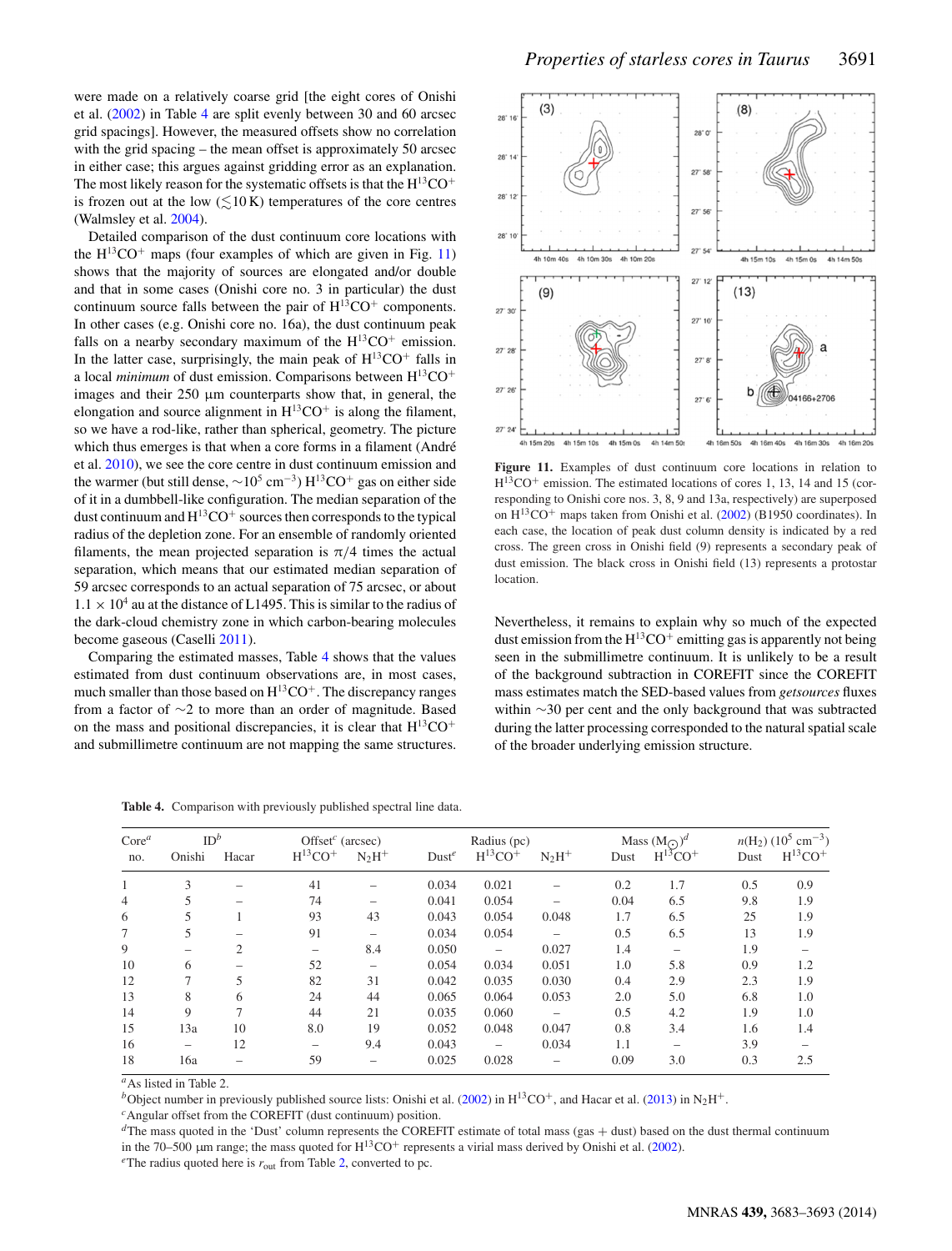The most likely explanation for the discrepancy is an overestimation of the virial mass of the gas component due, in part, to the assumption by Onishi et al. [\(2002\)](#page-10-18) of uniform velocity dispersion. Specifically, the velocity dispersion of the relatively cool gas being probed by dust emission is likely to be at least a factor of 2 lower than that of  $H^{13}CO^{+}$ , as suggested by the N<sub>2</sub>H<sup>+</sup> observations of Hacar et al. [\(2013\)](#page-10-19), and since the estimated virial mass depends on the square of that dispersion, it could have been overestimated by a factor of up to 4. Two additional effects, both of which are likely to have led to overestimation of the virial mass are as follows:

(i) the Onishi et al. [\(2002\)](#page-10-18) virial mass was based on assumed spherical shape as opposed to the filamentary geometry observed, and hence the source volumes may have been overestimated;

(ii) Onishi et al. [\(2002\)](#page-10-18) assumed a constant density value for each core. However, virial models involving this assumption are likely to lead to overestimates of mass in the cases where the actual density decreases outwards (MacLaren, Richardson & Wolfendale [1988\)](#page-10-37).

While the  $H^{13}CO<sup>+</sup>$  peaks do not correlate well with the dust continuum, the situation is different for  $N_2H^+$ . This behaviour can be seen from Table [4](#page-8-0) which includes the positional offsets between  $N<sub>2</sub>H<sup>+</sup>$  and dust continuum peaks; the median offset is only 21 arcsec, i.e. only a third of the corresponding value for  $H^{13}CO^{+}$  even though the resolution of the  $N_2H^+$  observations (60 arcsec) was much coarser. Thus, the positional data provide no evidence for  $N_2H^+$  freeze-out, and this is supported by the fact that the  $N_2H^+$ detections seem preferentially associated with the coldest cores (the seven  $N_2H^+$  detections include four of our five lowest temperature cores, all of which are cooler than 7 K). However, at higher resolution the situation may be different, since interferometric observations of  $\rho$  Oph have shown that the correspondence between dust emission and  $N_2H^+$  clumps does indeed break down on spatial scales  $\leq 10$  arcsec (Friesen et al. [2010\)](#page-10-38). Theoretical models have, in fact, shown that within ∼1000 au of the core centre, complete freeze-out of heavy elements is likely (Caselli [2011\)](#page-10-36). Core profiling based on dust emission thus promises to make an important contribution to investigations of core chemistry by providing an independent method for estimating temperatures in the centres of cores.

Finally, our core no. 16 has been observed previously in the 850 μm continuum by Sadavoy et al. [\(2010\)](#page-10-20) and given the designation JCMTSF\_041950.8+271130. While the quoted 850 μm source radius of  $0.019$  pc is close to the COREFIT  $r_0$  value of  $0.015 \pm 0.002$  pc, the estimated masses are significantly different. The estimate of Sadavoy et al. [\(2010\)](#page-10-20) is based on the observed 850 μm flux density and an assumed dust temperature of 13 K; this yielded 0.22 M c which is a factor of ~5 smaller than our COREFIT value and most likely an underestimate resulting from too high an assumed temperature. This illustrates the large errors in mass which can occur in the absence of temperature information, as has been noted by others (Stamatellos et al. [2007;](#page-10-27) Hill et al. [2009,](#page-10-39) [2010\)](#page-10-40).

## **8 CONCLUSIONS**

The principal conclusions from this study can be summarized as follows.

(i) For this sample of cores, the dust temperatures estimated from SED fits, using spatially integrated fluxes and an isothermal model, are consistent with the spatially averaged temperatures derived from the COREFIT profiles. However, the masses obtained from the SED fits are systematically lower (by a factor of∼1.5) than those obtained

from detailed core profiling. The present statistical sample, however, is insufficient to obtain a definitive correction factor, the latter of which is likely to be dependent on mass and possibly environment (ISRF) also.

(ii) Estimates of central dust temperature are in the range 6–12 K. These temperatures are negatively correlated with peak column density, consistent with behaviour expected due to shielding of the core centre from the ISRF, assuming that the latter provides the sole heating mechanism. The model core temperatures obtained from radiative transfer calculations are, however, systematically ∼2 K lower than the COREFIT estimates; it is not yet clear whether that difference has an astrophysical origin or is due to errors in model assumptions.

(iii) The radial falloff in density is, in the majority of cases, consistent with the  $\alpha \simeq 2$  variation expected for Bonnor–Ebert spheres although exceptions are found in two cases, both of which appear to have steeper density profiles. Since both involve cores which are gravitationally unstable based on Bonnor–Ebert criteria, such behaviour may have implications for models of the early collapse phase.

(iv) The reliability of core stability estimates derived from isothermal models is not seriously impacted by the temperature gradients known to be present in cores. Thus, the preliminary classification of cores as gravitationally bound or unbound can be based on relatively simple criteria, facilitating statistical studies of large samples.

(v) Core locations do not correspond well with previously published locations of  $H^{13}CO^{+}$  peaks, presumably because carbonbearing molecules are frozen out in the central regions of the cores, most of which have dust temperatures below 10 K. The results suggest that the  $H^{13}CO^+$  emission arises from dense gas in the filamentary region on either side of the core itself, in a dumbbell-like geometry, and that the radius of the sublimation zone is typically  $\sim$ 10<sup>4</sup> au.

(vi) The coldest cores are mostly detected in  $N_2H^+$ , and the  $N_2H^+$ core locations are consistent with those inferred from dust emission, albeit at the relatively coarse (1 arcmin) resolution of the  $N_2H^+$  data. Our data therefore do not show evidence of  $N_2H^+$  freeze-out.

#### **ACKNOWLEDGEMENTS**

We thank T. Velusamy, D. Li and P. Goldsmith for many helpful discussions during the early development of the COREFIT algorithm. We also thank the reviewer for many helpful comments. SPIRE has been developed by a consortium of institutes led by Cardiff Univ. (UK) and including Univ. Lethbridge (Canada); NAOC (China); CEA, LAM (France); IFSI, Univ. Padua (Italy); IAC (Spain); Stockholm Observatory (Sweden); Imperial College London, RAL, UCL-MSSL, UKATC, Univ. Sussex (UK); and Caltech, JPL, NHSC, Univ. Colorado (USA). This development has been supported by national funding agencies: CSA (Canada); NAOC (China); CEA, CNES, CNRS (France); ASI (Italy); MCINN (Spain); SNSB (Sweden); STFC, UKSA (UK); and NASA (USA). PACS has been developed by a consortium of institutes led by MPE (Germany) and including UVIE (Austria); KU Leuven, CSL, IMEC (Belgium); CEA, LAM (France); MPIA (Germany); INAFIFSI/ OAA/OAP/OAT, LENS, SISSA (Italy); IAC (Spain). This development has been supported by the funding agencies BMVIT (Austria), ESA-PRODEX (Belgium), CEA/CNES (France), DLR (Germany), ASI/INAF (Italy) and CICYT/MCYT (Spain).